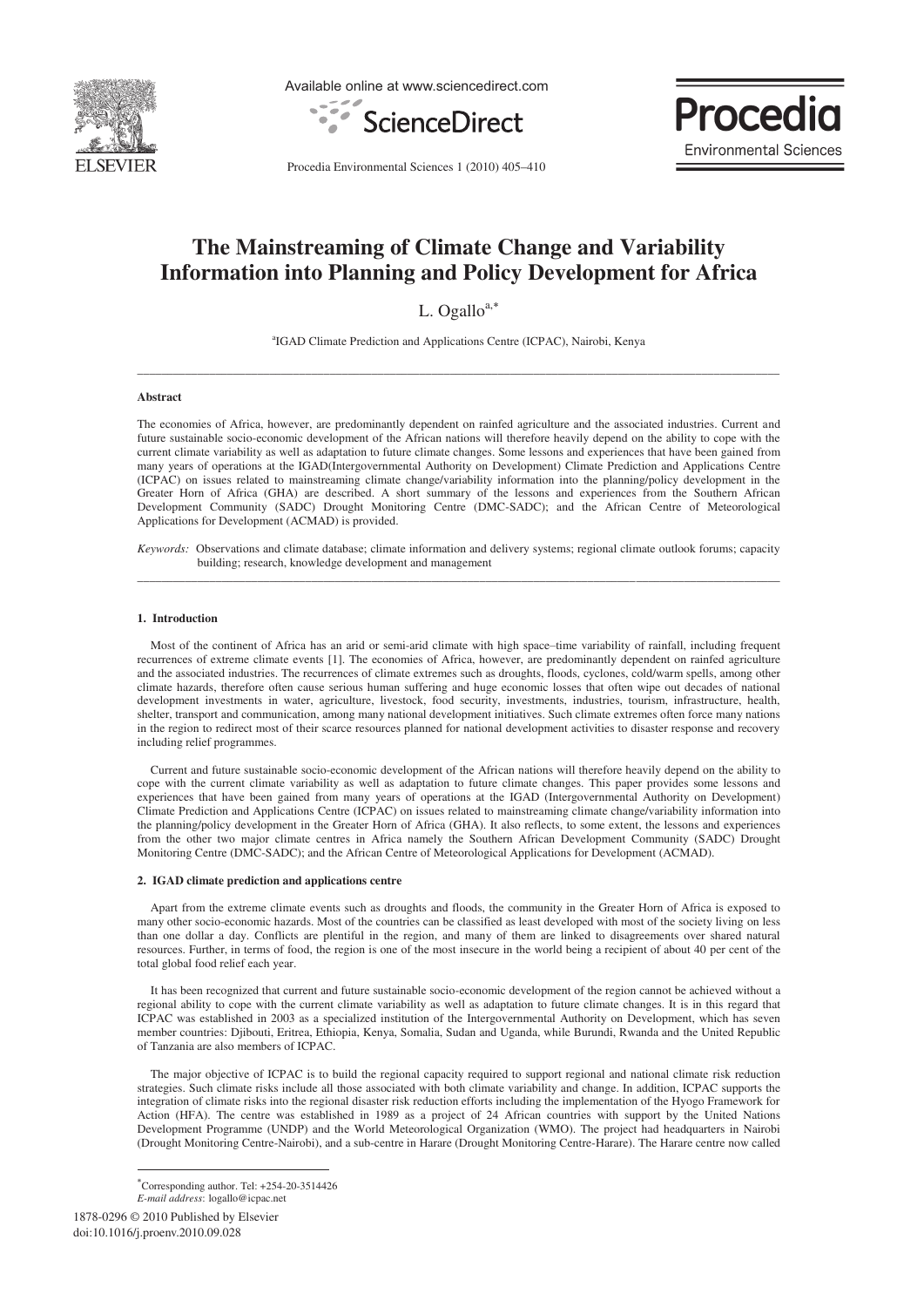DMC-SADC is currently based in Gaborone. The Summit of the IGAD Heads of State and Government held in October 2003 formally established ICPAC. The name was changed to ICPAC in order to better reflect all its mandates, missions and objectives within the IGAD system. Over the many years of operation ICPAC has been able to demonstrate that mainstreaming of climate information can significantly contribute to climate risk reduction and climate change adaptation for sustainable development.

## **3. ICPAC lessons and experiences**

The ICPAC experiences and lessons highlighted in the following sections include those derived from the activities that have been undertaken at the centre since 1989 through support, close collaboration and cooperation with many partners and institutions worldwide.

## *3.1 Observations and climate database*

Past and present climate data form the foundation for climate diagnosis, modelling, prediction, early warning and all applications of climate information. They are used to derive baseline and other climate statistics that allow variability and change patterns of climate extremes to be quantified. These statistics form the base for the understanding of the climate processes and various applications that are needed for mainstreaming climate information into sector-specific applications. Long-term climate observations are therefore also needed at the local and regional levels to understand and characterize local and regional extreme climate events. Such data are further required for calibration and validation of prediction models, among many other applications.

Inadequate density of meteorological stations is a key challenge to most applications and the mainstreaming of climate information for sustainable development in Africa, as is evident in Figure 1. Some data are available in Africa but have not been digitized. Some efforts are being undertaken in the region within the framework of WMO as well as other partners to not only improve data observations including the use of space-based technology, but also to rescue some of the undigitized data in Africa (Figure 2).



Typical daily coverage of surface observations made at meteorological stations (red) and from ships (blue)

## GOS includes 10 000 surface and 1 000 upper air stations; 700 buoys, weather radars, 7 300 ships and 3 000 aircraft.

## Figure 1. Clear evidence of data gaps in Africa (Source: **Global Climate Observing System** (GCOS))

## *3.2 Climate information and delivery systems*

Most of the information required by users can be classified into three categories: information about past climate at various time and space scales; near real-time information; and future climate expectations at various time and space scales, including climate change. Some key questions that may be asked regarding the mainstreaming of climate information in disaster risk reduction and sustainable development plans in Africa include:

- (a) Is the required climate information available for all users at all places on the continent?
- (b) Is the available climate information timely, reaching the vulnerable national and local communities? If yes, why do climate extremes continue to threaten all livelihoods in new investments and development plans?
- (c) How effective are the climate information delivery systems?
- (d) Is the available climate information user friendly and in a language that can be well understood by all users?
- (e) Do the users have the capacity to translate the provided climate information into sector-specific risk information?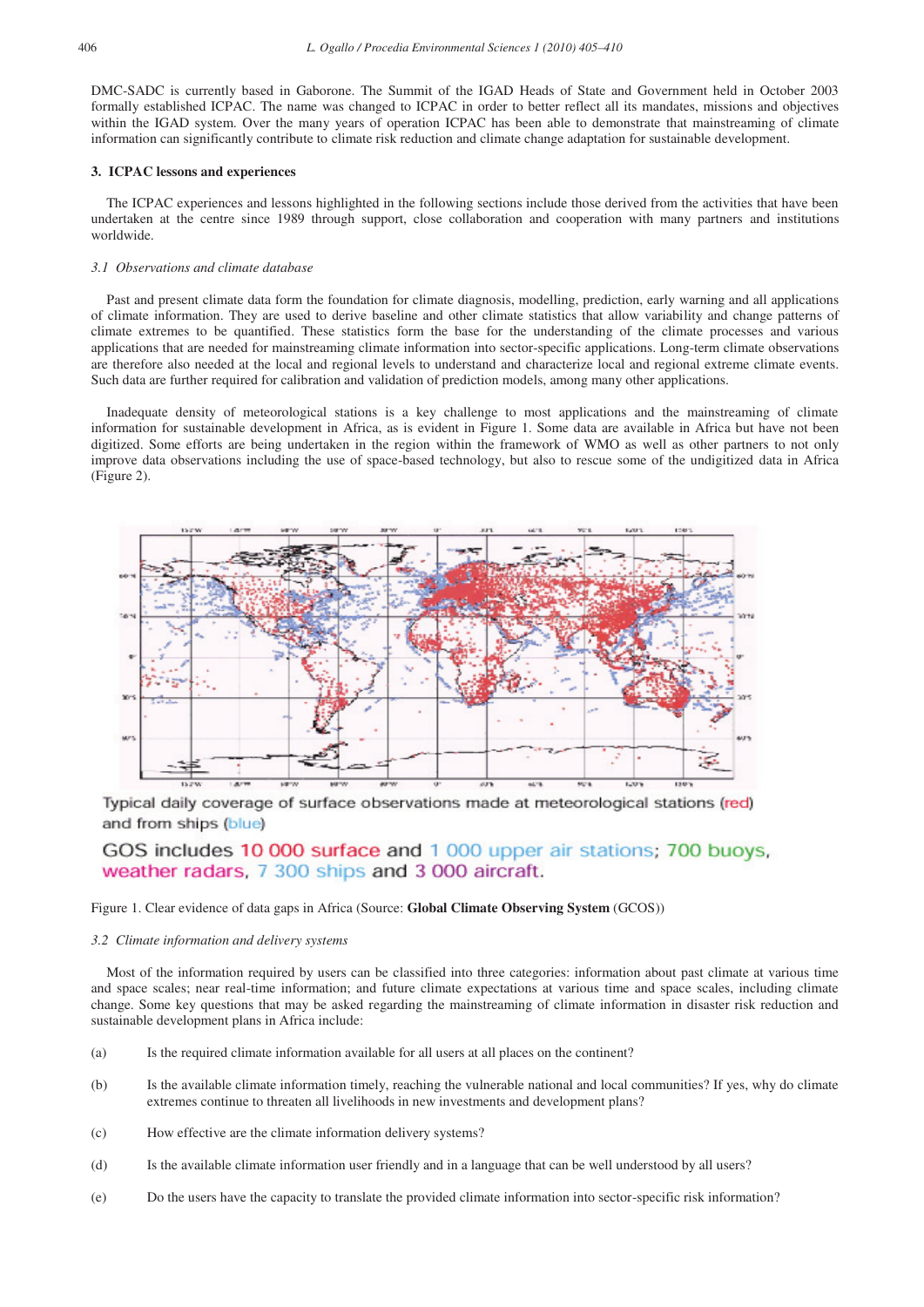

Figure 2. Some ongoing regional data rescue initiatives

- (f) What are the attitudes of the climate information users?
- (g) Do the local users have some indigenous knowledge system that they have been using for generations and that would require climate experts to have some forums for proving that they have better climate risk reduction tools and methods?
- (h) How can we collectively do things differently in partnerships to maximize the use of available climate information?

These are some of the a million-dollar questions that must be addressed in order to enhance the use of available climate information for disaster risk reduction and sustainable development. This will require not only improved networks, but also some strategic planning supported by clear communication policies.

In the ICPAC region, the Network of Climate Journalists of the Greater Horn of Africa has been initiated with the aim of improving the dissemination of climate information to the users in the GHA subregion. This network was formed out of the realization that there was too much acrimony and misunderstanding between climate scientists and the media. Out of this experience, the two professions realized that, in fact, the end-user of climate information (the public) was on the receiving end of all the troubles and squabbles. Through the network assessments, it has been realized that whatever was generated by the climate scientists was not reaching the end-user, and that the avenue through which this information could pass was blocked by the fear of jargon, the fear of lifting a telephone handset and calling the meteorological services or just being too lazy to deal with the more mundane stories. As often said, few people wanted to deal with figures and mind-wracking terminologies.

On the other hand the scientists viewed the media as people who do not understand their work, who were always there to settle unforeseen scores and who only wanted to depict the bad side and not what was happening. Other new climate information dissemination opportunities in the region are available through the use of RANET (Radio and Internet for the Communication of Hydro-Meteorological Information for Rural Development) (Figure 3). Another major recent climate information delivery system in Africa, especially for seasonal climate outlook risks, is the Regional Climate Outlook Forum (RCOF). Some RCOF details are given in the next section.

#### *3.3 Regional Climate Outlook Forums*

Regional Climate Outlook Forums have been running in many parts of the world since 1967 with the aim of providing consensus early warning seasonal climate information for reducing climate-related risks in support of sustainable development efforts of the specific regions. The RCOF process was initiated by the WMO Climate Information and Prediction Services (CLIPS) project, in collaboration with National Meteorological and Hydrological Services (NMHSs) and regional/international climate centres, among many other partners. The RCOF process in Africa includes a pre-RCOF capacity-building component for climate scientists to improve their understanding of the regional climate processes; for the improvement of models and prediction of regional climate; for verification and assessment of prediction skills; and for addressing the benefits of RCOF products. These are attended by scientists from the NMHSs of the specific regions. Technical support is provided by experts from the regional/international climate centres and local universities, among others.

The RCOF processes also often have user-specific workshops to build the capacity of experts from various socio-economic sectors. The users also provide their sector-specific benefits and verification of the previous RCOF products. They further develop mitigation strategies for the new RCOF products. Details on RCOFs may be obtained from Berri et al. [2]; Hellmuth [3]; Patt et al.[4]; Julie and Céron [5]; Ogallo et al. [6]; Thomson et al. [7], among others.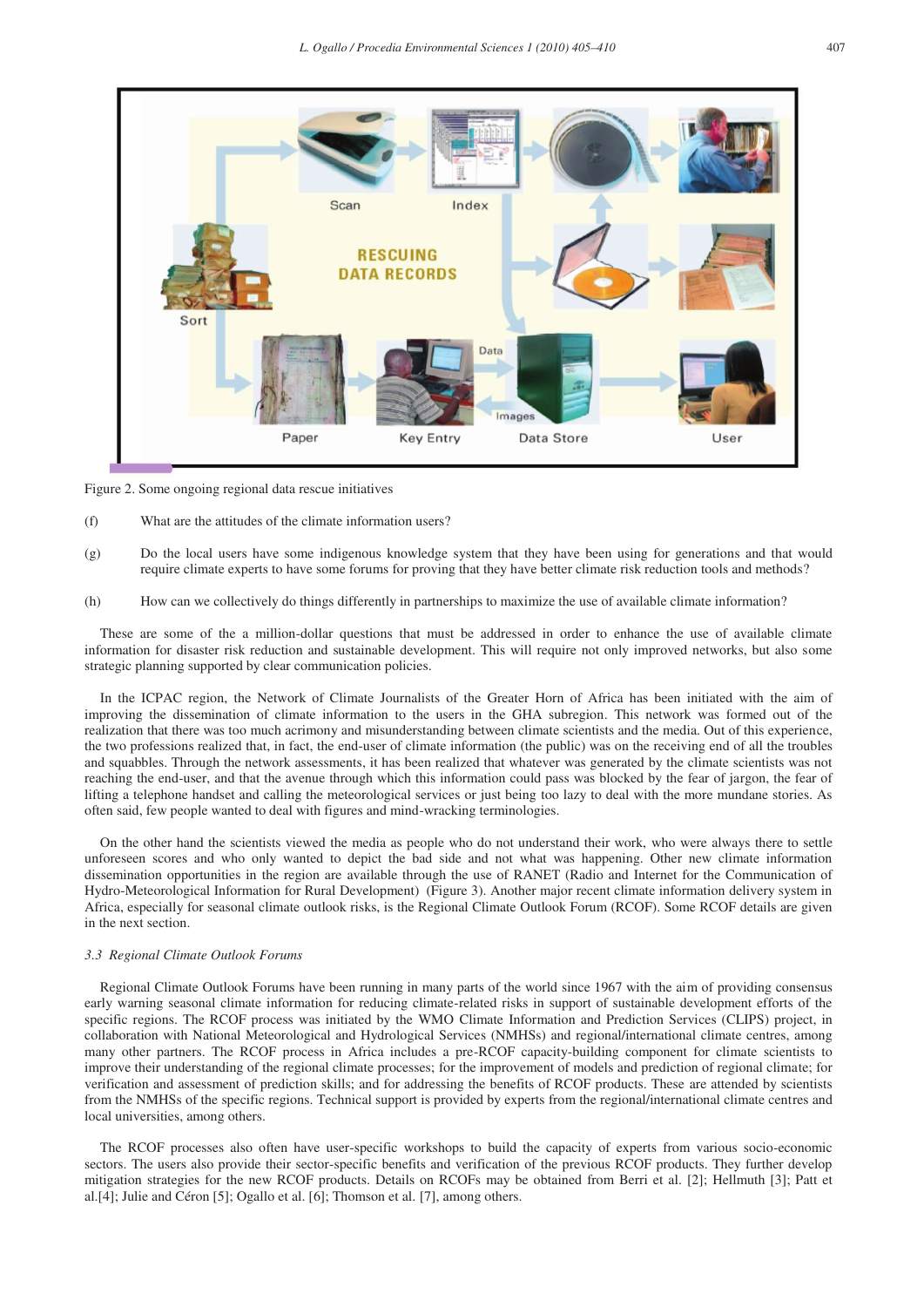

Figure 3. An example of Radio-Internet climate information dissemination system (RANET)

Since 1998, ICPAC has held RCOFs for the Greater Horn of Africa region. Two RCOFs are organized by ICPAC each year before the onset of the two main rainfall seasons that are concentrated within the months March-May and October-December. Since the inception, the ICPAC RCOFs, commonly referred to as the Greater Horn of Africa RCOFS (GHACOFS), have provided an opportunity to bring together users from various socio-economic sectors such as agriculture, livestock and food security; energy and hydropower; water resources; health; disaster management; tourism and wildlife; settlement including urban-related risks; marine and aquatic resources; conflict early warning; and economic development, among many others. By the end of March 2010, twenty-five formal GHACOFS had been organized by ICPAC and partners. In addition, ICPAC organizes virtual GHACOFs for June-August season, which is the main rainfall period for parts of the region that are far north the equator. These forums have been largely virtual due to lack of funding. It is expected that from June-July 2010 formal RCOFs will be held during for the June-August rainfall season through funding from the African Development Bank. This effort is expected to extend such activities to national levels and reach the vulnerable communities that require such information the most.

These forums have made enormous contributions to the improvement of the quality of the seasonal rainfall outlooks and dissemination of climate information and prediction products for early warning disaster management, and to the general mainstreaming of climate information and products in some sustainable development efforts in the subregion.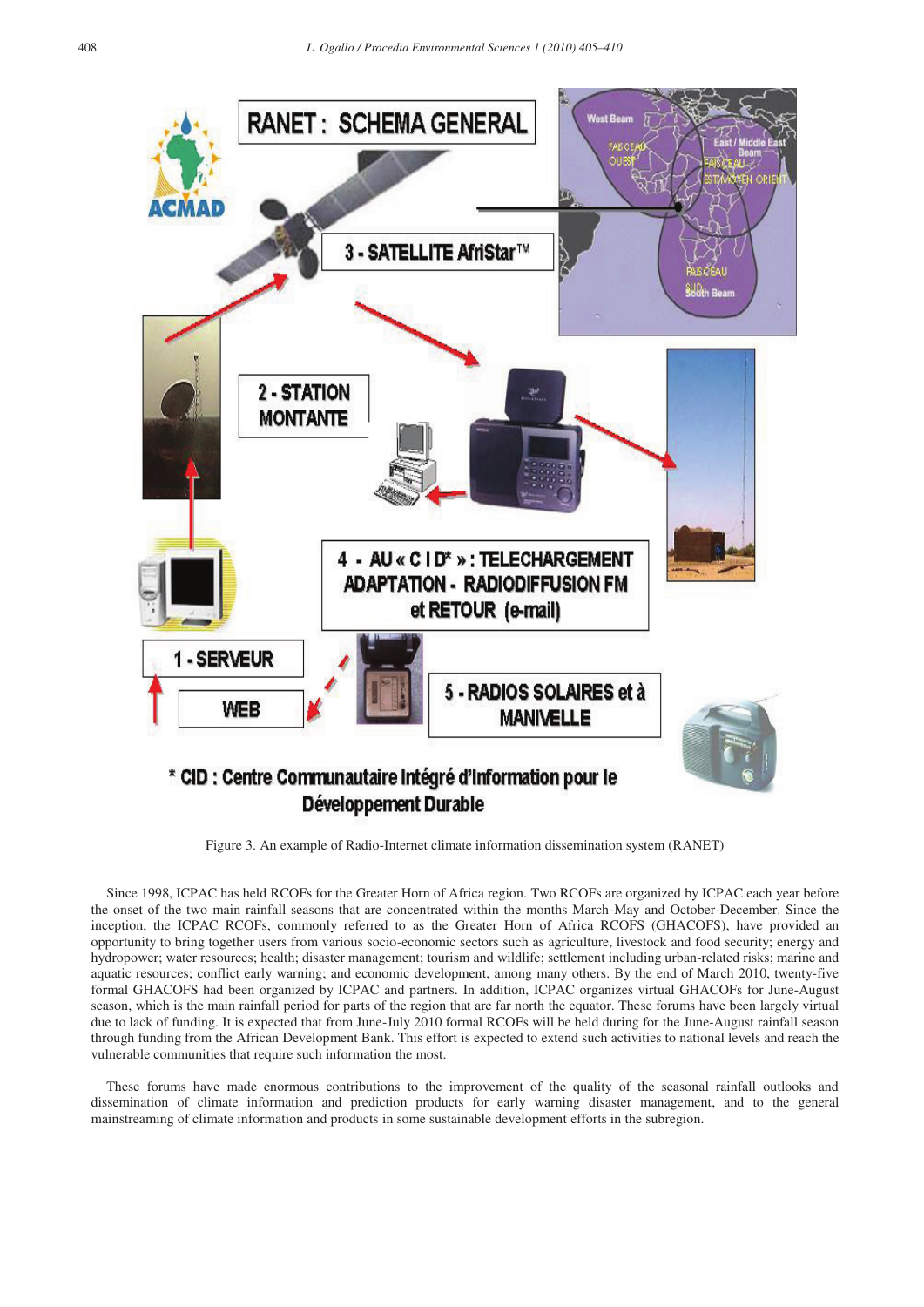## *3.4 Capacity-building needs*

The recent Intergovernmental Panel on Climate Change (IPCC) assessment [8] has noted that Africa is the most vulnerable region to both climate variability and change. Africa also has the least capacity to develop, generate, disseminate and use effectively climate information in climate risk reduction and management. The need for capacity-building for mainstreaming climate information in various development sectors is therefore a key priority in Africa. Capacity-building programmes have driven many WMO programmes over many years. Parties to the United Nations Framework Convention on Climate Change (UNFCCC) have also recognized the need to assist developing countries to respond to climate change on such issues as technology transfer, national communications and funding. Capacity-building cuts across many of the issues. Some comprehensive reviews of capacity-building for the developing countries were initiated at the Conference of the Parties to the UNFCCC in 2004. Most countries in the region have reported their needs and priorities for capacity-building in areas related to climate change in Africa. The capacity-building issues that have been identified within the framework of UNFCCC include the following, among others:

- (a) Systemic level capacity-building needs for:
	- (1) Policy formulation, planning and integration of climate change;
	- (2) Mainstreaming climate change into sustainable development strategies;
	- (3) Establishing priorities at the sectoral level;
	- (4) Enforcing policy instruments;
	- (5) Raising public awareness and participation of key stakeholders;
- (b) Institutional level capacity-building needs for:
	- (1) Establishing strong climate change units or departments with clear responsibilities and duties;
	- (2) Research and systematic observation;
	- (3) Strengthening the capacity for the emissions data collection and research, for the operation of greenhouse gas inventories and for developing adaptation and mitigation responses and strategies;
	- (4) Formulating programmes and projects;
	- (5) Undertaking vulnerability assessments and preparation of adaptation strategies;
- (c) Individual level needs for:
	- (1) Trained personnel to respond to the human resources needs of the institutions being established, improvement of negotiation skills and strengthening of negotiating teams;
	- (2) Capacity in technology transfer, negotiation and management, particularly related to the Clean Development Mechanism;
	- (3) Capacity to develop programmes and projects on climate change;
	- (4) Enhancement of the analytical capacity of experts, policymakers and decision-makers.

Lack of climate change awareness and the low capacity of Africa to cope with climate change has been noted in many recent reports. Capacity development and awareness creation are therefore critical components of any climate change adaptation strategy for Africa. African institutions at the continental, regional, subregional and national levels should play leading roles in their respective competitive advantage capacity-building areas.

There are a number of institutions across Africa that regularly hold training courses as an accompaniment to capacity-building activities in the area of climate variability and change. The World Meteorological Organization has also designated several regional meteorological training centres for strengthening capacity. For building the capacity of Africa for climate change adaptation, partnerships will be required among these WMO-related institutions and a wide range of stakeholders from governments, nongovernmental organizations, the private sector, academia and local communities. There is a need to enhance the capacity of these African institutions to enable them effectively to provide the required leadership at various levels in Africa. The major regional organizations in Africa include ACMAD; ICPAC; DMC-SADC; the Agrometeorological and Hydrometeorological (AGRHYMET) Regional Centre; and the Regional Center for Mapping of Resources for Development (RCMRD).

#### *3.5 Research, knowledge development and management*

The investment by African governments in research, science and technology is very low, yet science and technology are key to the knowledge required for African sustainable development. It is therefore not surprising that knowledge of the African climate variability and change processes is still relatively low. This also applies to multidisciplinary knowledge required to customize different end-user climate application products that are required for effective mainstreaming of climate information into sectorspecific plans. New tools and methods are also required for improving the quality of climate information required by the diversity of